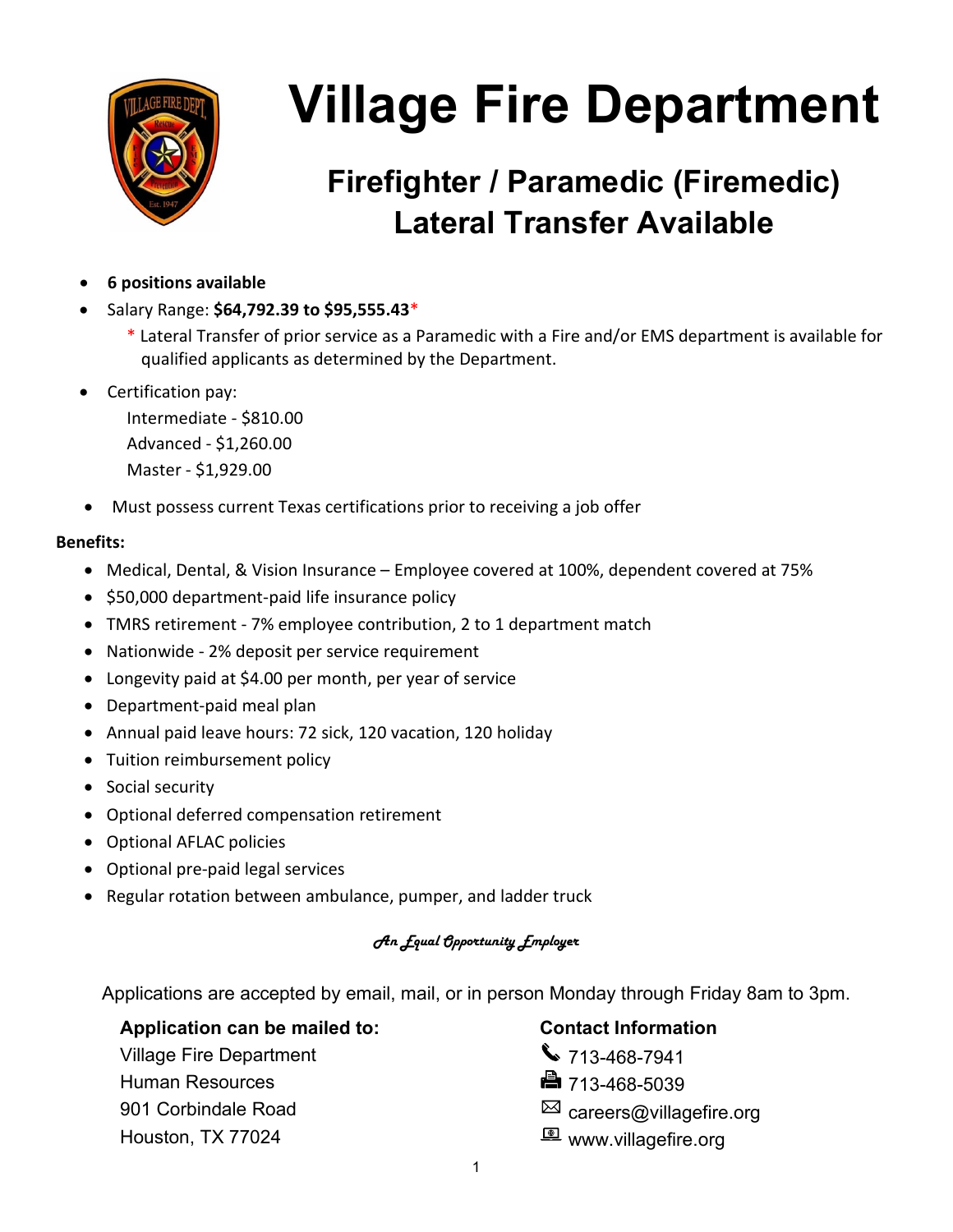# Village Fire Department Employment Application



### **Dear Applicant,**

Thank you for your interest in employment with the Village Fire Department.

We have prepared the following information to assist you in the application process and to answer whatever questions you may have. Continuation in this process is contingent upon successful completion of all required information, documents, and testing. It is your responsibility to provide copies and other documents required. Applications are accepted by email, mail, or in person Monday through Friday 8am to 3pm.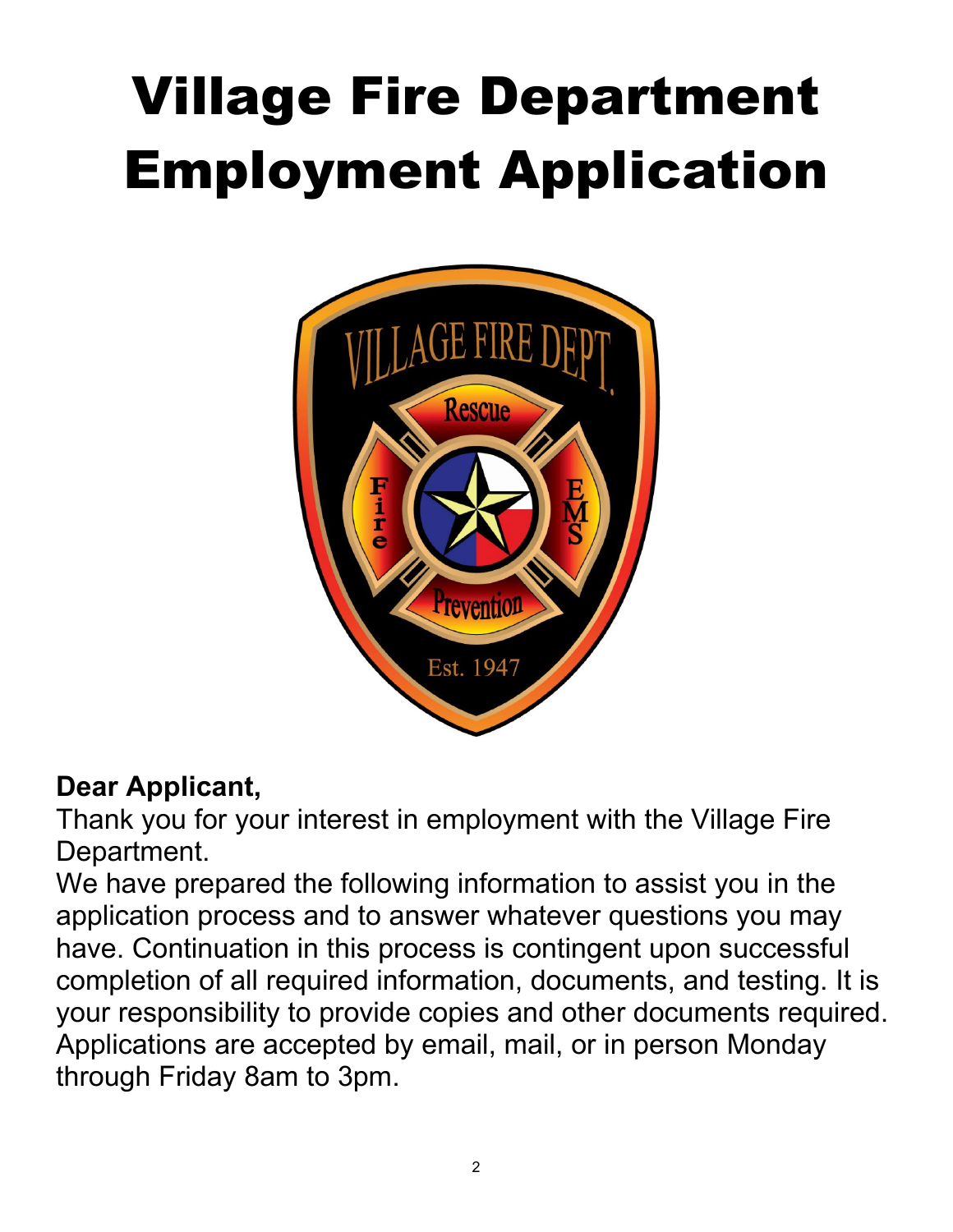

## **Prerequisites, General Information, Testing, Etc.**

### **Prerequisites**

The prerequisites for the position of Firefighter and Firemedic are established by the Village Fire Department.

The following documents must be submitted for consideration. You are responsible for assuring that the copies are legible for review and that all certificates are current. Attach all copies of the required documents to your application submittal. If all required copies of documents are not attached, the application will not be processed. **You are responsible for your own copies. Staff cannot make copies for you.**

- **1. Application** Completely fill out the application. Do not leave any blanks. Use full names, addresses, zip codes, and telephone numbers. An incomplete application may slow down or terminate the application process.
- **2. Waiver and Release** It is very important that you read this form and write the statement indicated legibly in the space provided then sign. This form must be completed in order to participate in the physical assessment test.
- **3. Valid Texas Driver's License**
- **4. Social Security Card**
- **5. Birth Certificate or Valid Passport**
- **6. High School Diploma or GED**
- **7. College Diploma, if applicable**
- **8. Military Discharge, if applicable**
- **9. TCFP, FIDO #, and NREMT#**
- **10.Current Fire Certification issued by the Texas Commission of Fire Protection**
- **11.Current EMS Certification issued by the Texas Commission of State Health Services**

### **General Information**

- Work as a Firefighter/Firemedic is shift work: 48 hours ON, 96 hours OFF
- Work as a Firefighter/Firemedic involves continual study and training.
- Time that you work above your scheduled 180 hours, every 24 days, is paid at the rate of 1.5 times the regular salary.
- A new Firefighter/Firemedic is considered on probation for the first twelve months of employment and may not use any vacation time during this period.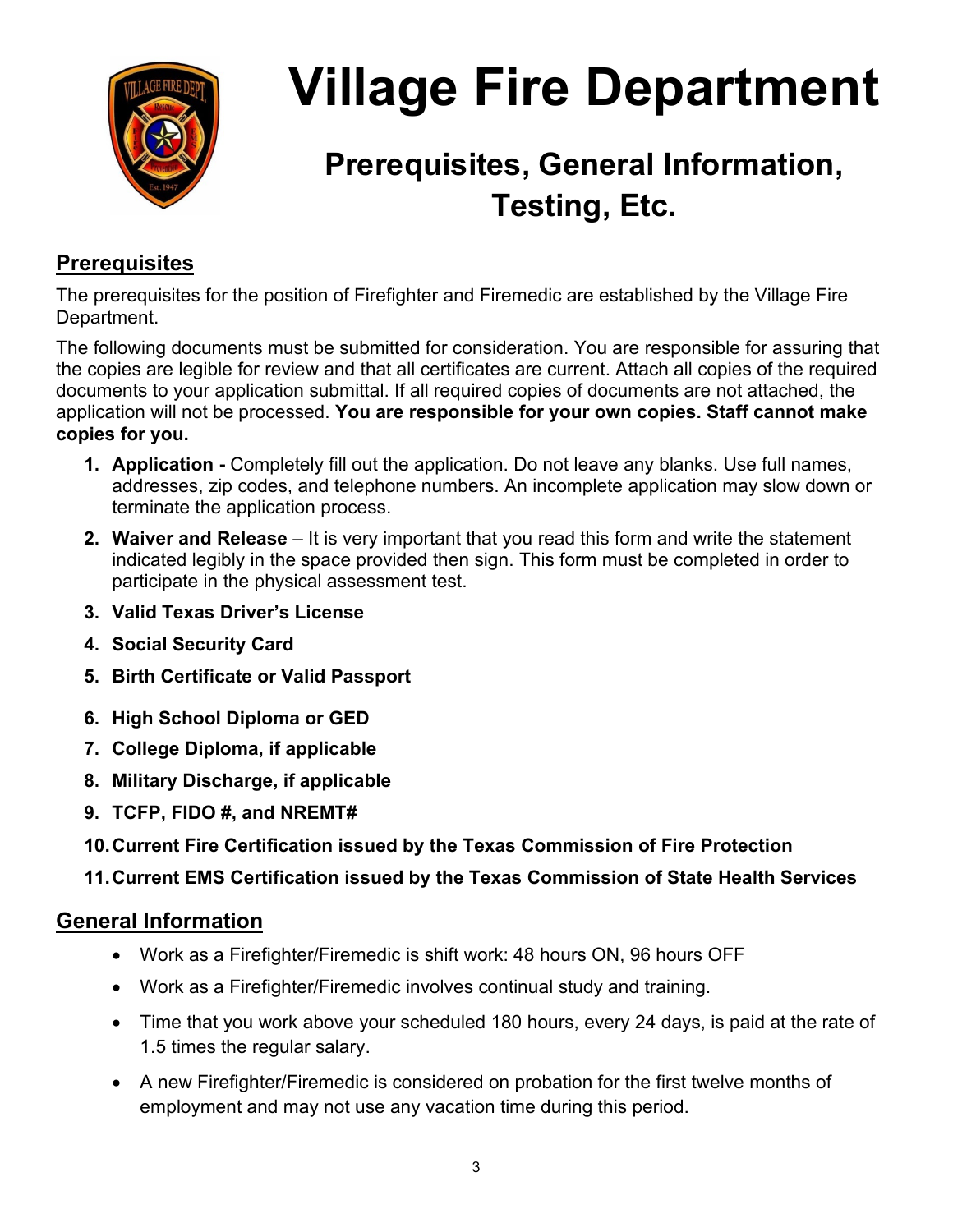### **Testing**

There are three phases of testing: Written Exam, Physical Assessment, and Panel Interview. You will not be scheduled for any of these tests unless the prerequisites have been completed. **You must pass each phase before going on the next phase**. **There will be no make-up tests.**

#### **1. Written Test**

The written test will be administered by the Village Fire Department staff. You will be given approximately three (3) hours to complete the exam. The exam may have up to 100 multiple choice questions. If there are any changes, you will be notified. Your exam may or may not be graded on-site, please do not assume you will get your grade the same day.

#### **2. Physical Assessment**

The physical assessment is administered at the Village Fire Department. You will be scheduled for one of two days. The physical assessment will take approximately four (4) hours. You must complete all events. A copy of the scheduled events will be provided if you pass the written test. In case of inclement weather, contact the department at 713-468-7941.

#### **3. Interview**

This interview is coordinated by the Village Fire Department Fire Chief. Questions will pertain to technical knowledge, attitude, general appearance, and relevance of past training and work experience. This will be an individual interview and will last no longer than thirty (30) minutes.

#### **Eligibility List**

An eligibility list will be established as soon as all testing has been completed. This list will be used to fill all vacancies until the next testing cycle.

#### **Reasons for Rejection**

The following are some areas or activities which may cause an application to be denied.

- 1. The applicant is physically or mentally unfit to perform the duties of a Firefighter/Firemedic.
- 2. The applicant has a recent history of excessive use of alcohol or use of narcotics of drugs which may affect job performance.
- 3. The applicant has a history of convictions which relates to fitness to perform the required duties, or a record of conviction for any crime involving moral turpitude.
- 4. The applicant has a record of unsatisfactory employment.
- 5. The applicant has made false statements of any material fact or has practiced or attempted to practice deception or fraud in the application.
- 6. The applicant has used political pressure of bribery to secure an advantage in employment.
- 7. The applicant advocates or knowingly belongs to any organization which advocates the overthrow of the U.S. Government by force or violence.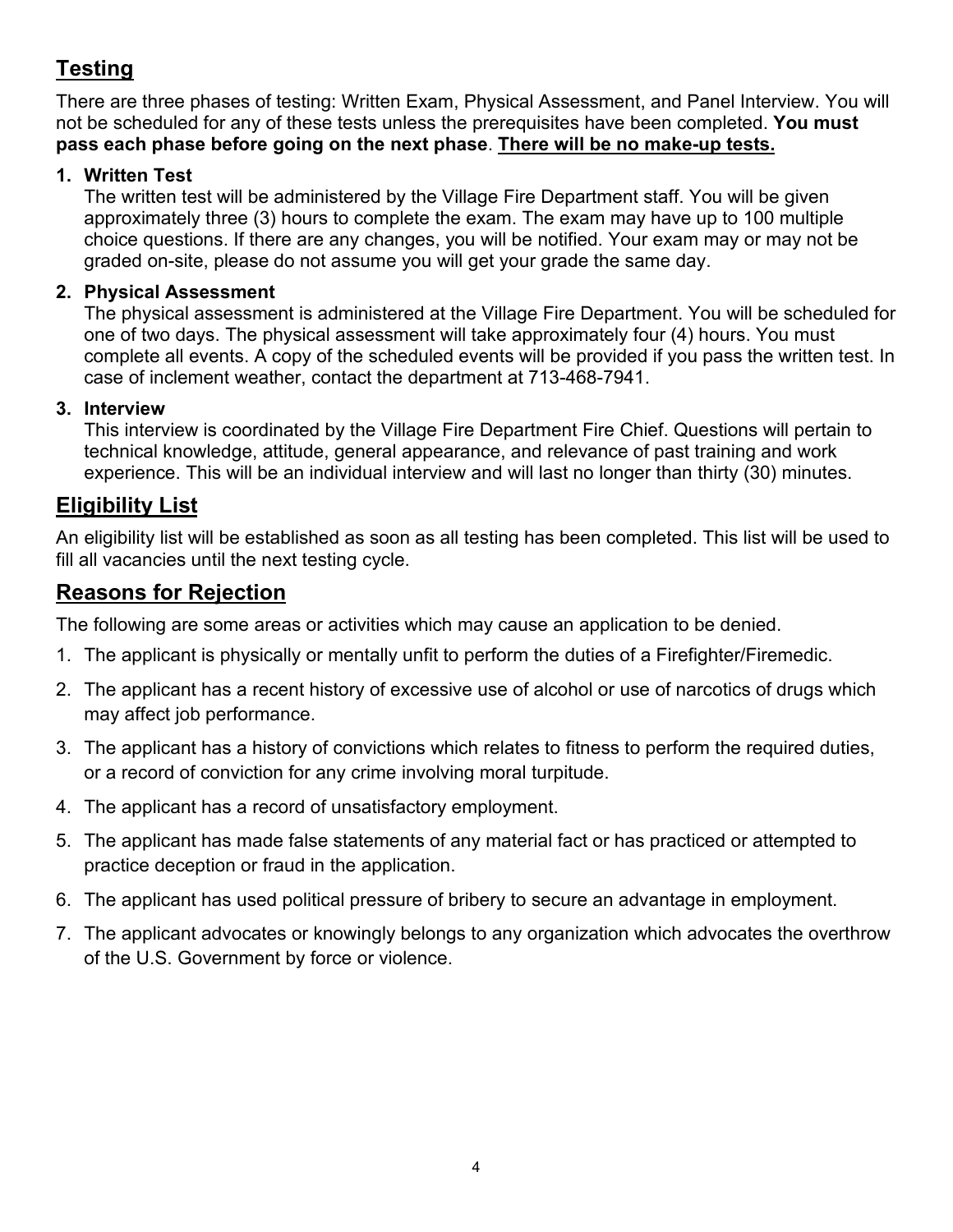

## **Important Instructions for Completing the Application**

- Please TYPE or PRINT in INK
- Applications are accepted only for titles for which recruitment is currently being conducted.
- **All information** requested **must be completed** on the application. Incomplete or illegible applications will not be processed.
- This application form and its attachments are official property of the VFD and will not be returned, reused or copied for you after being submitted. You should retain a copy of this application for future use or reference.
- Excessive or nonessential attachments will not be referred to the hiring department. Only information necessary to complete the application should be attached. Examples of work, awards, letters, etc. may be taken to interview.
- If more space is needed to give full answers or explanations, attach additional sheets referencing the item number, your name, and job title applied for.
- Only United States citizens or aliens who are legally entitled to work in the United States are eligible for employment.
- Village Fire Department affords equal employment opportunity to all individuals regardless of race, color, national origin, sex, religion, age qualified disability status or veteran status.
- If you require an accommodation during the application/interview process, please call Human Resources at 713-468-7941.
- Reimbursement for travel expenditures during an interview process is not available unless otherwise advised.
- Please make sure you meet the minimum qualifications and the application deadlines (if applicable).
- Applications are accepted by email, mail, or in person Monday through Friday 8am to 3pm.

#### Application can be mailed to: **Contact Information**

Village Fire Department **1120 120 13468-7941** Human Resources 713-468-5039 901 Corbindale Road careers@villagefire.org Houston, TX 77024 **E** www.villagefire.org

- 
-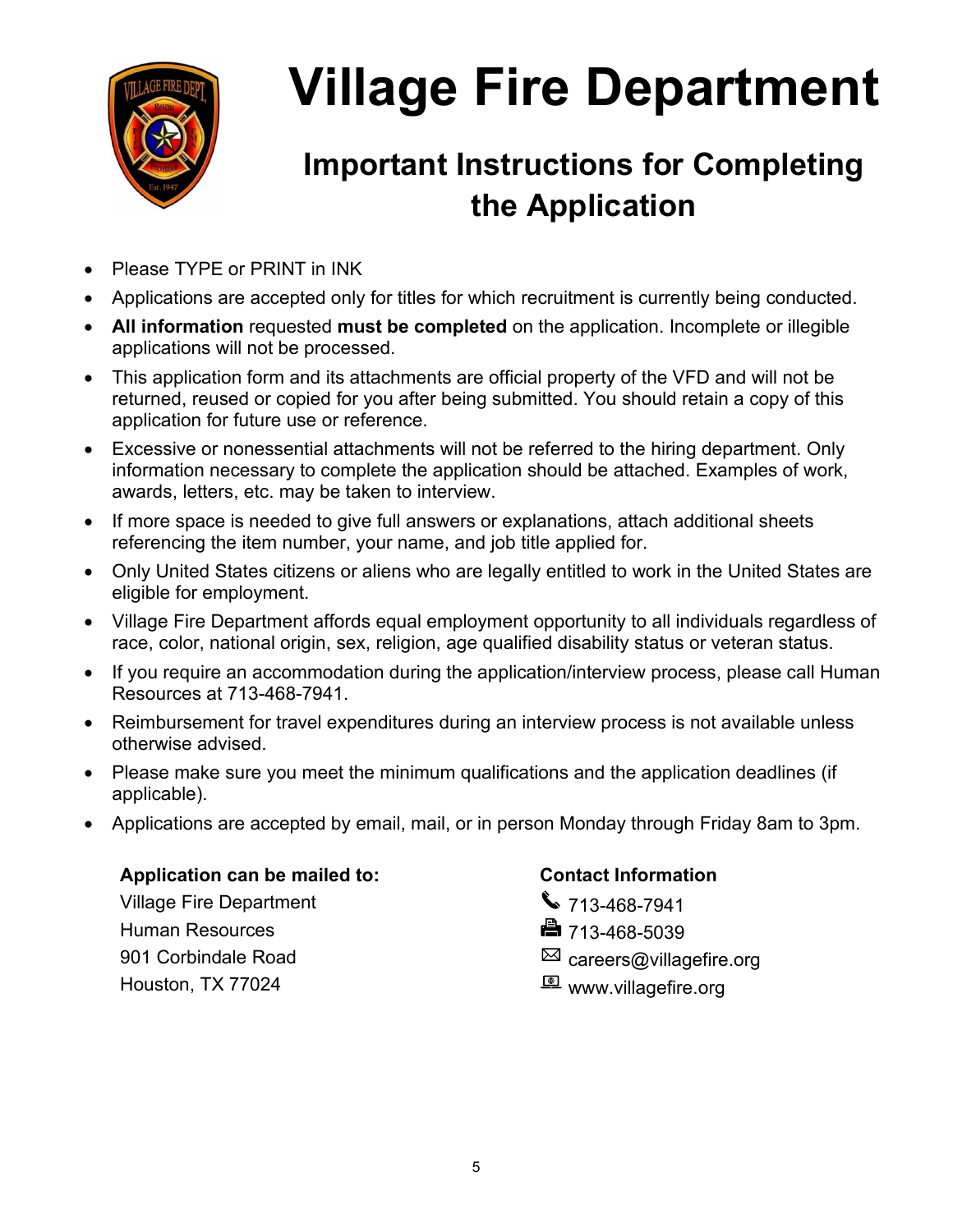#### **Employment Application**

| <b>Applicant Information</b>                                       |                                                                                                                       |                                                                |                                                |    |              |                                                                                                                                                                                                                                |  |  |  |
|--------------------------------------------------------------------|-----------------------------------------------------------------------------------------------------------------------|----------------------------------------------------------------|------------------------------------------------|----|--------------|--------------------------------------------------------------------------------------------------------------------------------------------------------------------------------------------------------------------------------|--|--|--|
| Full Name:                                                         |                                                                                                                       |                                                                |                                                |    |              | Date: ___________________                                                                                                                                                                                                      |  |  |  |
|                                                                    | Last                                                                                                                  | First                                                          |                                                |    | M.I.         |                                                                                                                                                                                                                                |  |  |  |
| Address:                                                           | <b>Street Address</b>                                                                                                 |                                                                |                                                |    |              | Apartment/Unit #                                                                                                                                                                                                               |  |  |  |
|                                                                    | City                                                                                                                  |                                                                |                                                |    | <b>State</b> | ZIP Code                                                                                                                                                                                                                       |  |  |  |
| Phone:                                                             | <u> 1989 - Johann Barn, mars ann an t-Amhain Aonaichte ann an t-Aonaichte ann an t-Aonaichte ann an t-Aonaichte a</u> |                                                                |                                                |    |              |                                                                                                                                                                                                                                |  |  |  |
| Date Available:                                                    | <u> The Common State (1999)</u>                                                                                       | Social Security No.: <u>Container and Social Security No.:</u> |                                                |    |              | Desired Salary:\$                                                                                                                                                                                                              |  |  |  |
| Position Applied for:                                              | <u> 1989 - Andrea Andrew Maria (h. 1989).</u><br>1905 - Andrew Maria (h. 1906).                                       |                                                                |                                                |    |              |                                                                                                                                                                                                                                |  |  |  |
| <u>YFS</u><br><u>NO</u><br>Are you a citizen of the United States? |                                                                                                                       |                                                                | If no, are you authorized to work in the U.S.? |    |              |                                                                                                                                                                                                                                |  |  |  |
| םם<br>Have you ever worked for this company?                       |                                                                                                                       |                                                                |                                                |    |              |                                                                                                                                                                                                                                |  |  |  |
|                                                                    | Have you ever been convicted of a felony?                                                                             |                                                                |                                                |    |              |                                                                                                                                                                                                                                |  |  |  |
| If yes, explain:                                                   | <u> 1989 - John Stein, Amerikaansk politiker (</u>                                                                    |                                                                |                                                |    |              |                                                                                                                                                                                                                                |  |  |  |
|                                                                    |                                                                                                                       | <b>Education</b>                                               |                                                |    |              |                                                                                                                                                                                                                                |  |  |  |
| High School:                                                       |                                                                                                                       |                                                                |                                                |    |              |                                                                                                                                                                                                                                |  |  |  |
| From:                                                              | To: and the state of the state of the state of the state of the state of the state of the state of the state o        | Did you graduate?                                              |                                                |    |              | Diploma: the contract of the contract of the contract of the contract of the contract of the contract of the contract of the contract of the contract of the contract of the contract of the contract of the contract of the c |  |  |  |
| College:                                                           | <u> 1989 - Johann Barn, mars ann an t-Amhair an t-Amhair an t-Amhair an t-Amhair an t-Amhair an t-Amhair an t-A</u>   | Address:                                                       |                                                |    |              |                                                                                                                                                                                                                                |  |  |  |
| From:                                                              | To:                                                                                                                   | Did you graduate?                                              |                                                |    | Degree:      |                                                                                                                                                                                                                                |  |  |  |
| Other:                                                             |                                                                                                                       | Address:                                                       |                                                |    |              |                                                                                                                                                                                                                                |  |  |  |
| From:                                                              |                                                                                                                       | Did you graduate?                                              | YES                                            | מא |              | Degree: the contract of the contract of the contract of the contract of the contract of the contract of the contract of the contract of the contract of the contract of the contract of the contract of the contract of the co |  |  |  |
|                                                                    |                                                                                                                       | <b>References</b>                                              |                                                |    |              |                                                                                                                                                                                                                                |  |  |  |
|                                                                    | Please list three professional references.                                                                            |                                                                |                                                |    |              |                                                                                                                                                                                                                                |  |  |  |
| Full Name:<br>Company:                                             |                                                                                                                       |                                                                |                                                |    |              | Phone: the contract of the contract of the contract of the contract of the contract of the contract of the contract of the contract of the contract of the contract of the contract of the contract of the contract of the con |  |  |  |
| Address:                                                           |                                                                                                                       |                                                                |                                                |    |              |                                                                                                                                                                                                                                |  |  |  |
|                                                                    |                                                                                                                       |                                                                |                                                |    |              |                                                                                                                                                                                                                                |  |  |  |
| Full Name:                                                         |                                                                                                                       |                                                                |                                                |    |              |                                                                                                                                                                                                                                |  |  |  |
| Company:                                                           |                                                                                                                       |                                                                |                                                |    |              | Phone: <u>_______________</u>                                                                                                                                                                                                  |  |  |  |
| Address:                                                           |                                                                                                                       |                                                                |                                                |    |              |                                                                                                                                                                                                                                |  |  |  |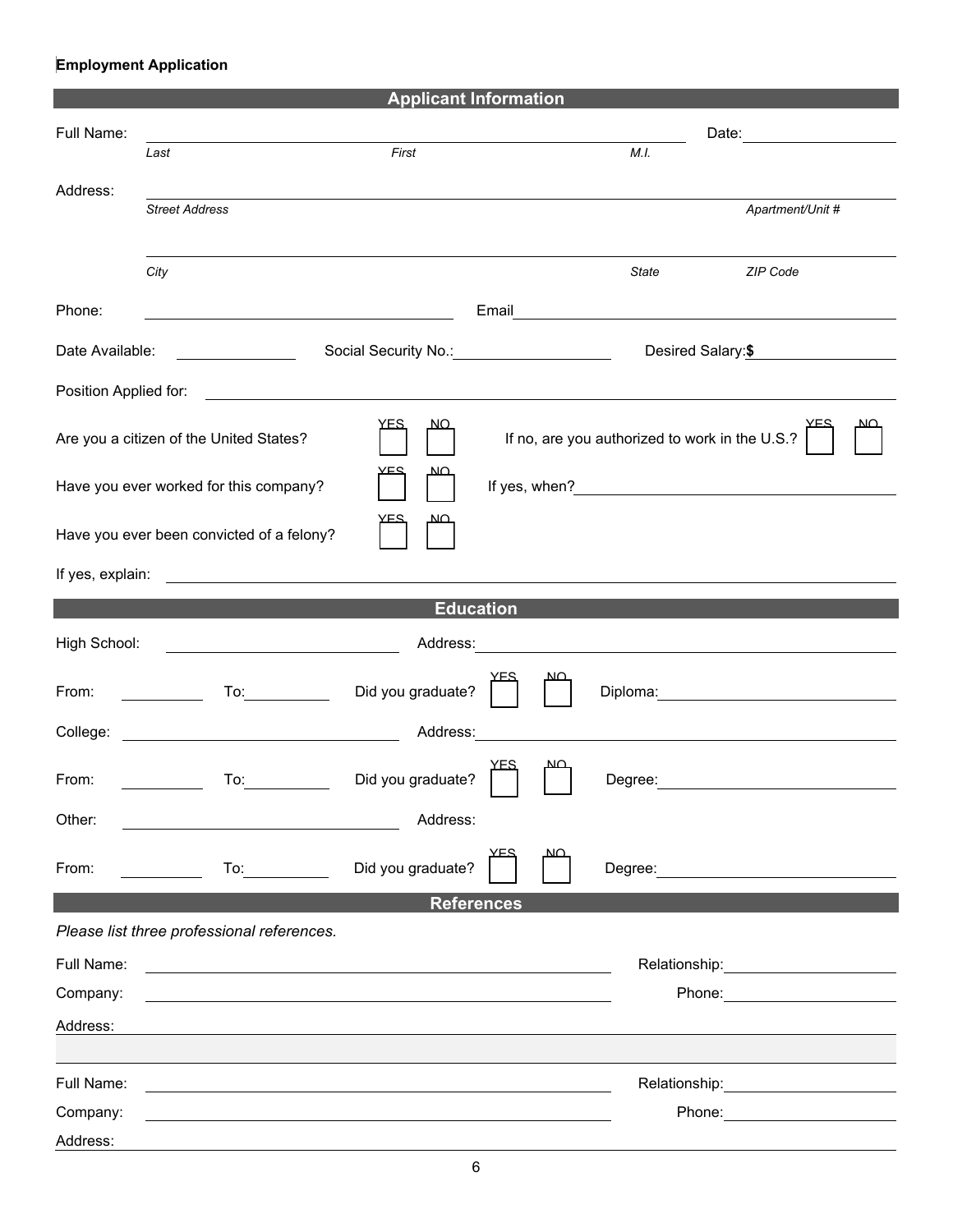| Full Name:        |                                                                                                                                                                                                                                                                                           | Relationship: 2000      |                                                                                                                                                                                                                                      |  |
|-------------------|-------------------------------------------------------------------------------------------------------------------------------------------------------------------------------------------------------------------------------------------------------------------------------------------|-------------------------|--------------------------------------------------------------------------------------------------------------------------------------------------------------------------------------------------------------------------------------|--|
| Company:          | <u> 1989 - Johann John Stone, meilich aus der Stone († 1989)</u>                                                                                                                                                                                                                          |                         |                                                                                                                                                                                                                                      |  |
| Address:          |                                                                                                                                                                                                                                                                                           |                         |                                                                                                                                                                                                                                      |  |
|                   | <b>Previous Employment</b>                                                                                                                                                                                                                                                                |                         |                                                                                                                                                                                                                                      |  |
| Company:          |                                                                                                                                                                                                                                                                                           |                         |                                                                                                                                                                                                                                      |  |
| Address:          |                                                                                                                                                                                                                                                                                           |                         | Supervisor: Victor Andrew Management Communication                                                                                                                                                                                   |  |
| Job Title:        |                                                                                                                                                                                                                                                                                           | Starting Salary:\$      |                                                                                                                                                                                                                                      |  |
| Responsibilities: | <u> 1989 - Andrea Stadt Britain, amerikansk politik (</u>                                                                                                                                                                                                                                 |                         |                                                                                                                                                                                                                                      |  |
| From:             |                                                                                                                                                                                                                                                                                           |                         | Reason for Leaving: Network of Contract Control Contract Control Control Control Control Control Control Contr                                                                                                                       |  |
|                   | May we contact your previous supervisor for a reference?<br>the control of the control of the control of the control of the control of the control of the control of the control of the control of the control of the control of the control of the control of the control of the control | <u>YFS</u><br><u>NO</u> |                                                                                                                                                                                                                                      |  |
|                   |                                                                                                                                                                                                                                                                                           |                         |                                                                                                                                                                                                                                      |  |
| Company:          |                                                                                                                                                                                                                                                                                           |                         |                                                                                                                                                                                                                                      |  |
| Address:          | <u> 1989 - Johann Stoff, deutscher Stoff, der Stoff, der Stoff, der Stoff, der Stoff, der Stoff, der Stoff, der S</u>                                                                                                                                                                     |                         | Supervisor: <b>Example 2019</b>                                                                                                                                                                                                      |  |
| Job Title:        |                                                                                                                                                                                                                                                                                           | Starting Salary: \$     |                                                                                                                                                                                                                                      |  |
|                   |                                                                                                                                                                                                                                                                                           |                         |                                                                                                                                                                                                                                      |  |
| From:             |                                                                                                                                                                                                                                                                                           |                         | Reason for Leaving: Management Control of Reason for Leaving:                                                                                                                                                                        |  |
|                   | May we contact your previous supervisor for a reference?                                                                                                                                                                                                                                  | <u>NO</u>               |                                                                                                                                                                                                                                      |  |
|                   |                                                                                                                                                                                                                                                                                           |                         |                                                                                                                                                                                                                                      |  |
| Company:          |                                                                                                                                                                                                                                                                                           |                         | Phone:                                                                                                                                                                                                                               |  |
| Address:          |                                                                                                                                                                                                                                                                                           |                         | Supervisor: <b>Example 2019</b>                                                                                                                                                                                                      |  |
| Job Title:        | Starting Salary:\$<br><u> 2000 - Andrea Andrew Maria (b. 1982)</u>                                                                                                                                                                                                                        | Ending Salary: \$       |                                                                                                                                                                                                                                      |  |
| Responsibilities: |                                                                                                                                                                                                                                                                                           |                         |                                                                                                                                                                                                                                      |  |
| From:             |                                                                                                                                                                                                                                                                                           |                         | Reason for Leaving: <u>contained and all property and all property and all property and all property and all property and all property and all property and all property and all property and all property and all property and </u> |  |
|                   | May we contact your previous supervisor for a reference?                                                                                                                                                                                                                                  | <u>YFS</u><br><u>ΝΩ</u> |                                                                                                                                                                                                                                      |  |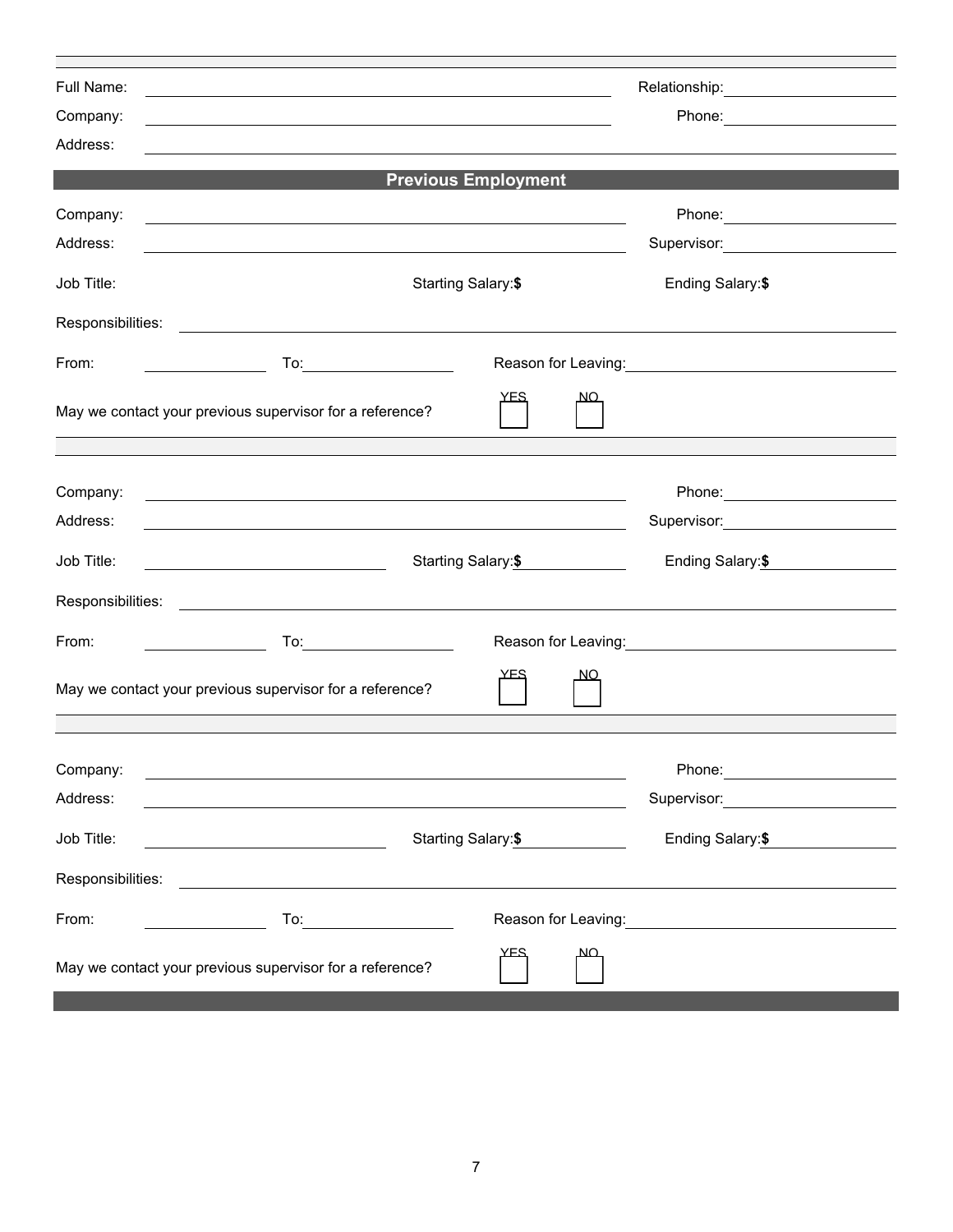| <b>Military Service</b>           |                    |     |  |  |  |  |  |
|-----------------------------------|--------------------|-----|--|--|--|--|--|
| Branch:                           | From:              | To: |  |  |  |  |  |
| Rank at Discharge:                | Type of Discharge: |     |  |  |  |  |  |
| If other than honorable, explain: |                    |     |  |  |  |  |  |

#### **Disclaimer and Signature**

**Drug Free Environment:** The Village Fire Department is committed to providing a safe, efficient, drug-free work environment for all employees. In keeping with this commitment, finalist for all job openings will be required to provide body fluids (blood or urine) to determine the use of alcohol, illegal or control substances. Failure of the drug alcohol screen will result in denial of employment.

**Falsification of Information:** I hereby certify that all statements made on this application and attachments are true and correct to the best of my knowledge and belief. I understand that any false statement, misrepresentation or omission made by me on this application or subsequent interview(s) could cause me to be ineligible for employment or terminated from employment., Further I understand that I am required to abide by all rules and regulations of the Village Fire Department.

**Verification of Information:** I authorize the Village Fire Department and its agents to investigate and verify the facts claimed by me on this application. I further authorize my former employers to provide any information requested. I understand that employment processing may include a criminal background check, drug screening and/or review of the driving record. I hereby release the Village Fire Department and it agents from all liability in making any investigation and inquiry relative to information contained in the application form.

I understand that nothing in this application or in any prior or subsequent written or oral statement creates a contract of employment or any rights in the nature of a contract. IO agree to submit to medical examination and drug screening, if required.

The Village Fire Department participates in eVerify. Federal law requires all employers to verify the identity and employment eligibility of all persons hired to work in the United States. The City will provide the Social Security Administration (SSA) and, if necessary, the Department of Homeland Security (DHS), with information from each new employee's Form I-9 to confirm work authorization.

I have read and agree to the above statements

Signature: Date: